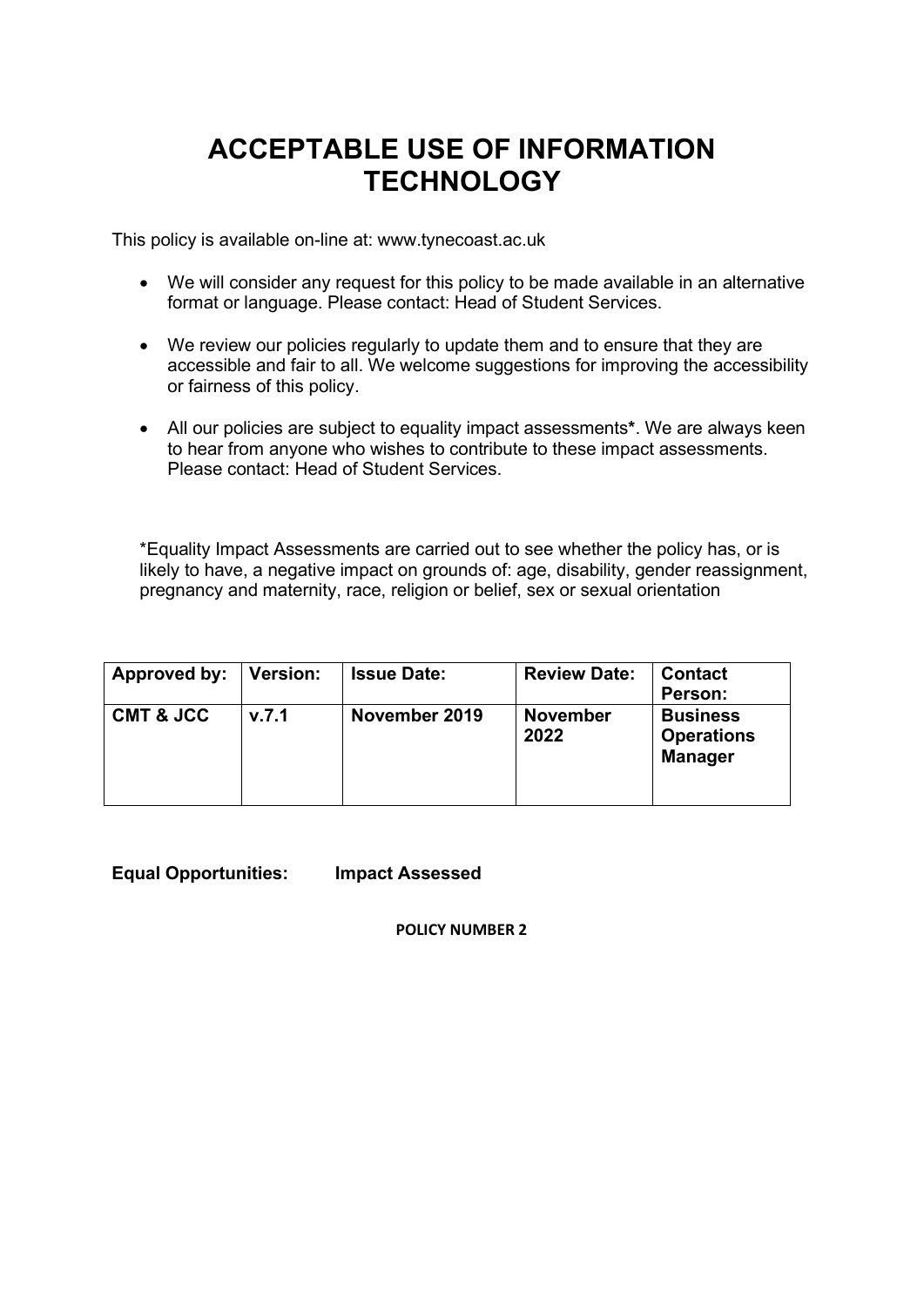# ACCEPTABLE USE OF INFORMATION TECHNOLOGY

### 1 Policy Statement

This policy sets out the regulations for the use of the College's IT facilities to ensure best functioning and availability of the facilities for their stated purposes. Furthermore, these regulations are partially based on the model provided by the Universities and Colleges Information Systems Association (UCISA) and, as such, satisfy the requirements for connection to the Joint Academic Network (JANET).

The College has provided computers as an important tool for teaching, learning and administration. Use of College computers, by both members of staff and learners, is governed at all times by the following policy. All staff should understand their responsibilities under this policy, and direct any questions or concerns to the IT Helpdesk in the first instance.

Please note that use of the College network is intended to be as permissive and flexible as possible under current UK legislation and DfE guidelines. This policy is not intended to arbitrarily limit the ways in which you can use the system, but to ensure compliance with the legal responsibilities of the College and staff, to safeguard the reputation of the College, and to ensure the safety of all users.

Please respect these guidelines, many of which are in place for your protection.

### 2 Scope

This policy applies to any computer or communications equipment that is used by staff, learners, visitors or contractors on College premise regardless of whom owns the equipment. The policy also applies to any equipment, regardless of physical location, which is used by staff or contractors when undertaking their duties.

The College recognises that the distinction between computer use at work and at home is increasingly blurred, with many of us now using our own computers for work. While the College neither wishes nor intends to dictate how you use your own computer, staff should consider that the spirit of this policy applies whenever you are undertaking an activity that stems from your employment with the College.

### 3 Legislation

- Data Protection Act 1998
- Computer Misuse Act 1990
- Freedom of Information Act 2000
- Copyright Designs & Patents Act 1988
- Malicious Communication Act 1998
- Criminal Justice & Public Order Act 1994
- Telecommunications Act 1984
- Counter-Terrorism and Security Act 2015

### 4 Responsibilities

Everyone has a responsibility to give full and active support for the policy by ensuring:

- The policy is known, understood and implemented
- Everyone is treated with respect and dignity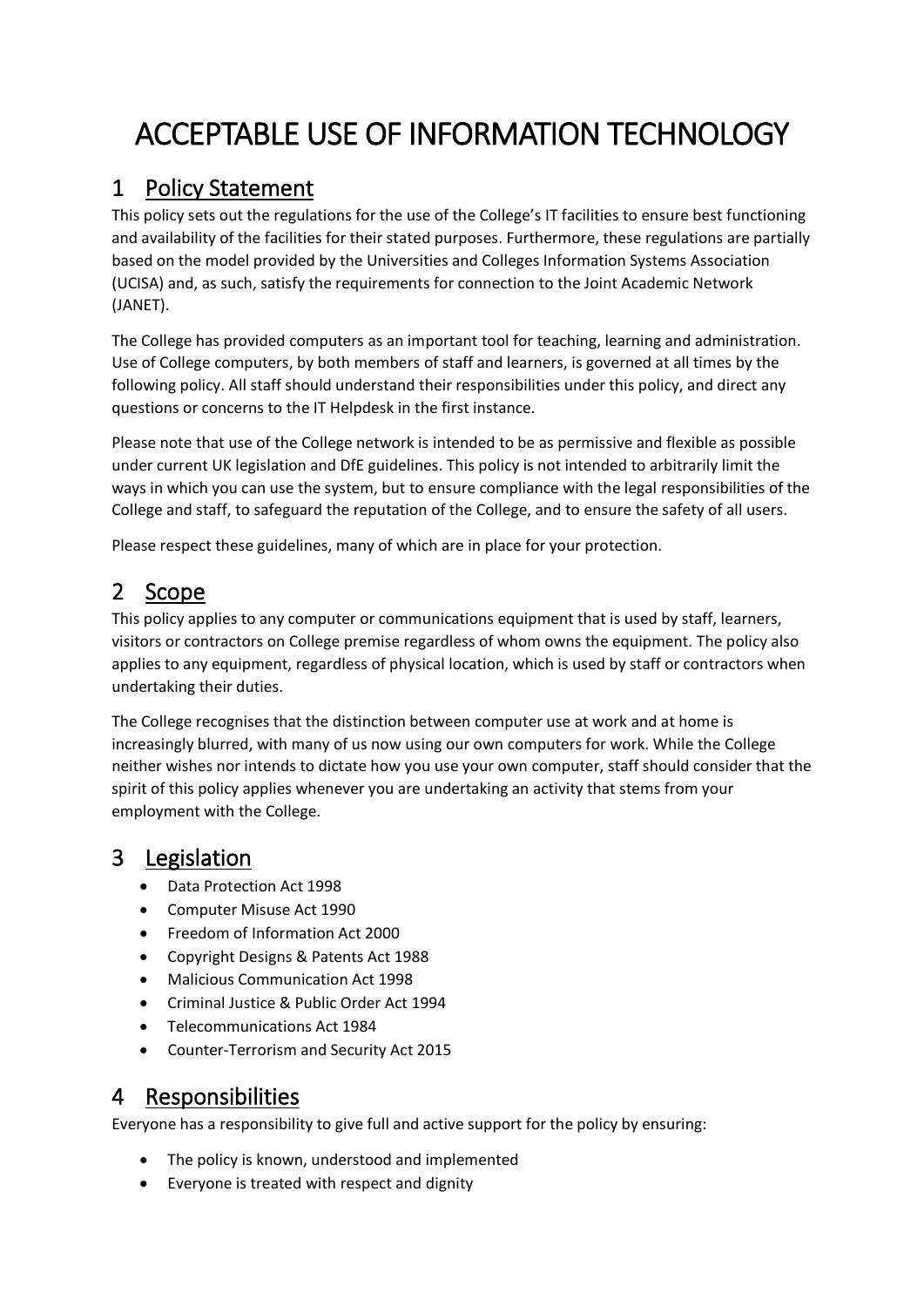• Behaviour not in accord with the policy is challenged.

If a user fails to comply with any legislation or policy, including any of the acceptable use provisions outlined in this document, use of the system may be withdrawn and future access may be restricted. This may impact on the individual's ability to undertake the duties of their job or continue their studies.

Serious or consistent non-compliance with this policy may be considered to be a disciplinary offence and will be dealt with in accordance with the College's Disciplinary procedure or other appropriate action may be considered.

### 5 Expectations

You must at all times conduct your computer usage professionally, which includes being polite and using the system in a safe, legal and business appropriate manner.

### 5.1 Acceptable Use

The College computer systems are intended to be used by

- Learners currently enrolled on a course in the support of their studies
- Employees in support of their approved duties
- Contractors in support of work for which they have a current contract with the College.
- Official visitor to the College in support of the purposes of their visit

Usage of the IT Systems may be made for limited and reasonable personal usage, provided this is:

- not associated with monetary reward
- undertaken in the users own time
- not interfering with the delivery of College services
- does not prevent other users from carrying out their studies or assigned duties
- does not violate this or any other College policy
- a lawful activity.

#### 5.2 Unacceptable Use

Among uses that are considered unacceptable are the following:

- Downloading or installing any software, executable files or other potentially harmful material without the express permission of IT Services team.
- Using, transmitting, or seeking inappropriate, offensive, pornographic, vulgar, suggestive, obscene, abusive, harassing, threatening, racist, sexist, or defamatory language or materials;
- Making ethnic, sexual-preference, or gender-related slurs or jokes;
- Encouraging the use of controlled substances;
- Accessing material or propaganda from extremist\* organisations and / or using social media to share, comment or promote beliefs and messages of extremist ideologies.

\* Definition of extremist in the context is "vocal or active opposition to fundamental British Values, including democracy, the rule of law, individual liberty and mutual respect and tolerance of different faiths and beliefs. We also include in our definition of extremism calls for death of members of our armed forces"

• You must respect, and not attempt to bypass, security or access restrictions in place on the computer system.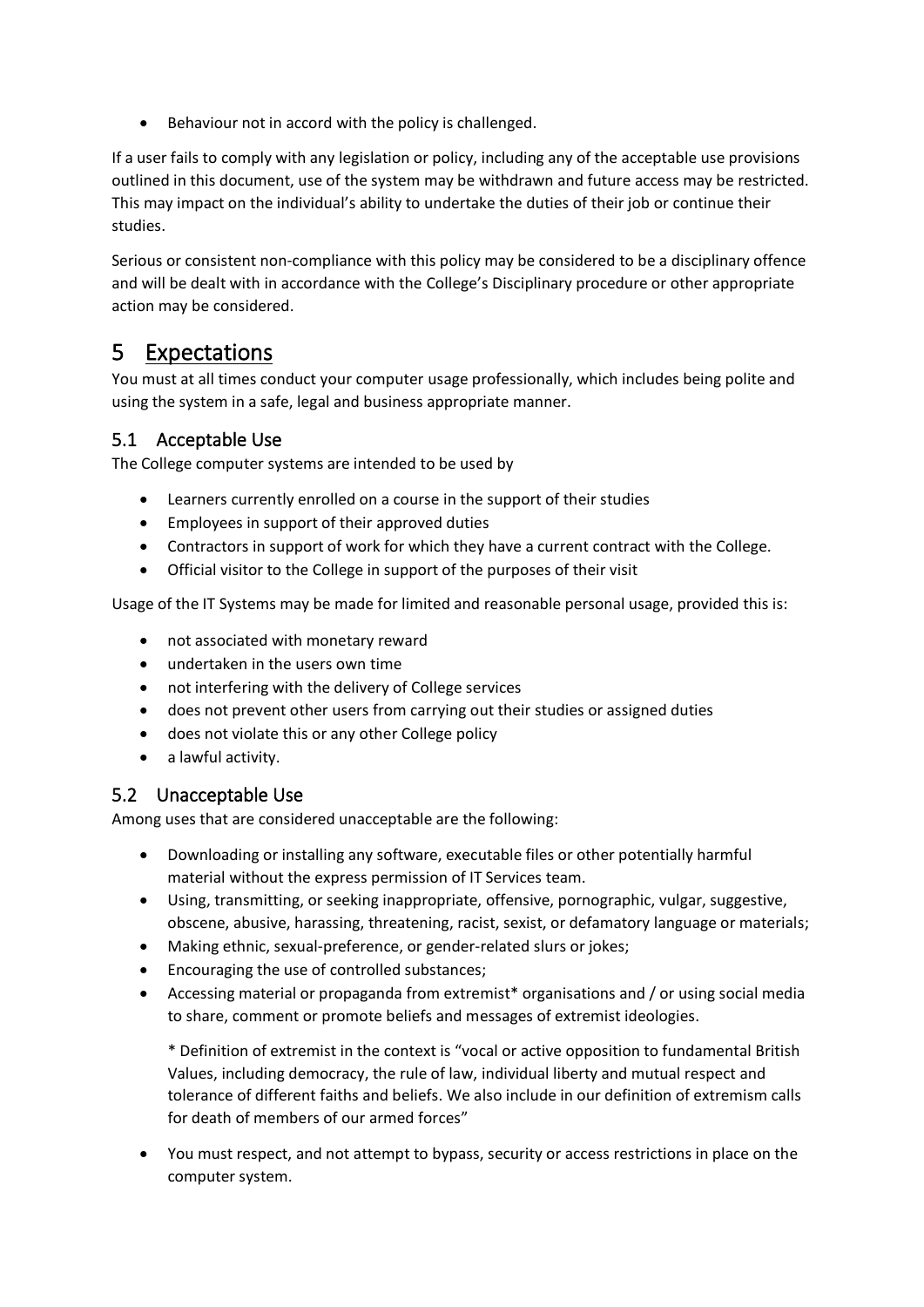- You must not intentionally damage, disable, or otherwise harm the operation of computers
- Transmitting or making copies of materials protected under copyright law where this action would breach that law.
- Conducting non-approved business
- Conducting unauthorised political activity for personal gain or to promote extremist groups or policies
- Conduct any non-College related fund raising or non-College related public relations activities
- Attempting to impersonate another individual, or fraudulently claiming to represent the interests of any other party
- Transmit images or videos of an individual, or group of individuals, unless it is reasonably believed that consent of the subjects has been obtained.
- Attempt to subvert the course of an ongoing disciplinary procedure.
- Deliberately infect, or attempt to infect, the College systems with a virus or other form of malware.
- Using the system for any other criminal or unlawful purpose, including obtaining unauthorised access to or otherwise interfering with any computer system by 'hacking'.

The College expects users to follow the same standards of behaviour when using privately owned devices on Campus as they would when using College owned equipment. For example, it would not be acceptable to use a privately owned laptop to display obscene images on campus.

Should users indulge in unacceptable use as defined above they will be subject to disciplinary action under the appropriate procedure, in certain cases this may amount to gross misconduct.

### 5.3 Terrorism

The Terrorism Act (2006) outlaws web posting of material that encourages or endorses terrorist acts, even terrorist acts carried out in the past. Sections of the Terrorism Act also create a risk of prosecution for those who transmit material of this nature, including transmitting this material electronically.

Visits to websites related to jihadism and downloading of material issued by jihadist groups (even from open-access sites) may be subject to monitoring by the police.

## 6 Security

Access and usage of systems must be in accordance with the College's Information Security Policy.

- You must not reveal your account password or allow another person to use your account
- You must not use another individual's account, nor attempt to log on as another user
- You must notify the IT Helpdesk immediately if you identify a security problem, including out of date virus protection.
- You must not show or identify any security problems you discover to anyone other than the College's IT staff
- You must use only properly supplied and authorised systems for undertaking College business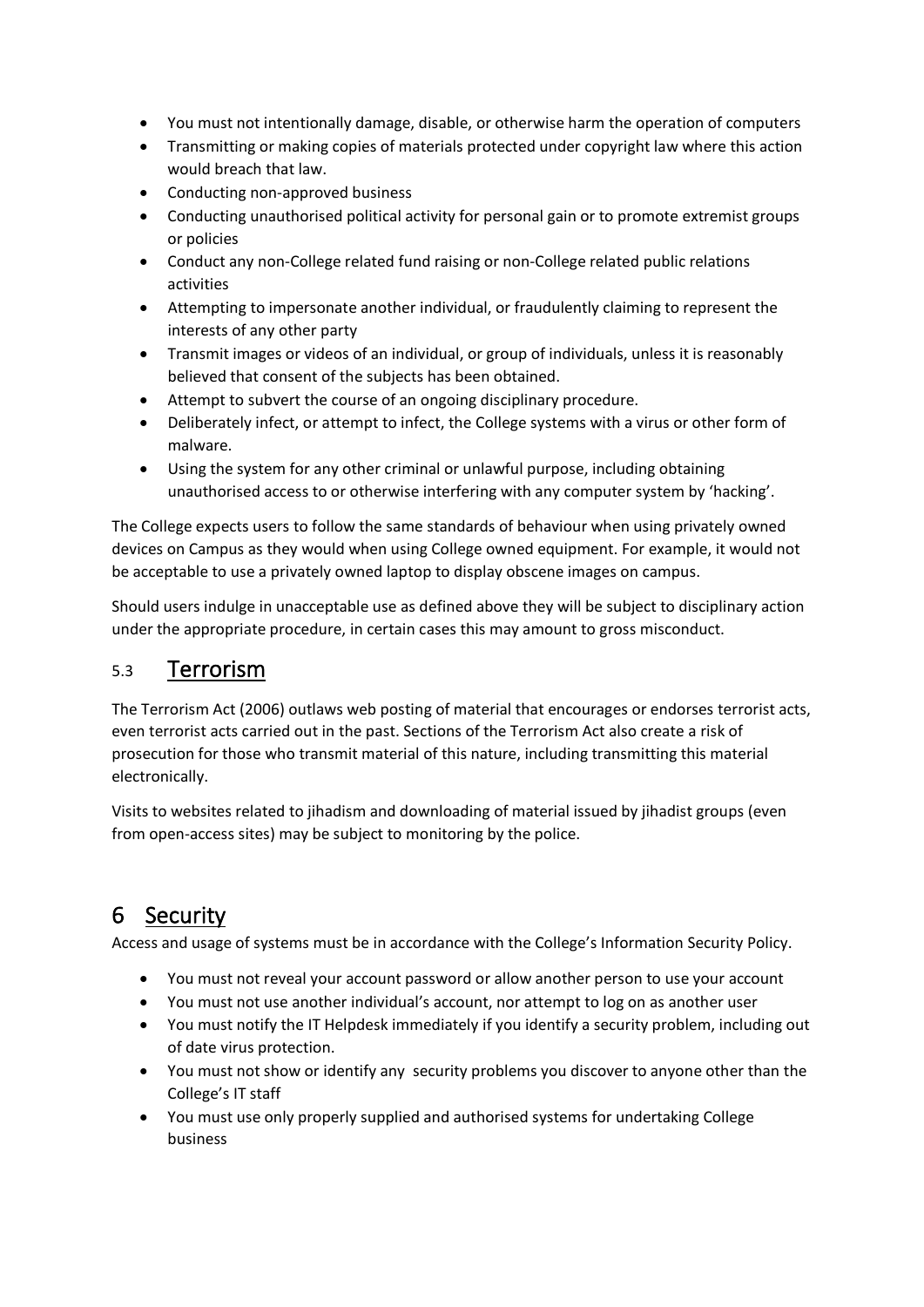- You must not attempt to circumvent any security measures or virus protection put in place by IT Services.
- When leaving a computer unattended, you must either log off your account or lock the computer to prevent anyone using your account in your absence.
- You must not store any sensitive or personal information about staff or students on any portable storage system (such as a USB memory stick, portable hard disk, or personal computer) unless that storage system is encrypted and approved for such use by the College.
- If you use a personal computer at home for work purposes, you must ensure that any College-related sensitive or personal information is secured to prohibit access by any nonmember of staff, and encrypted to protect against theft.

#### 6.1 Passwords

General guidance:

- Avoid using passwords with obvious personal connections, for example, names of pets, favourite football team, names of your children, nick names, etc…
- Avoid using passwords with obvious work/college related connections passwords, for example, college123, marine, etc…
- Do not use common, or default, passwords, for example, "password1", "abc123","letmein"
- Do not reuse the same password, we recommend using a different password for everything
- Where available use Multi-factor Authentication (MFA)
- Good advice is to pick three random words and use these as your password e.g. "whiteraccoonlime" adding in numbers or special characters as required, "wh1te racoon lime" ("space" is a special character)

Storage of passwords:

- Do not use web browser (Chrome, Internet Explorer etc...) "remember password" features
- Do not store passwords in a password protected Excel, Word, or other document
- If you have to write a password down it should be stored in a sealed envelope and placed in a lockable cupboard, or safe
- If you have a lot of passwords to remember use a password manager application (**College employees must only use password managers that have been approved and procured by IT Services for storage of work related passwords.** )

Password requirements:

- Staff
	- o 8 characters long, mix of lower case & upper case letters, numbers and special characters.
	- o 30 day expiration
	- o 12 most recently used passwords remembered
- **Learners** 
	- o 10 characters long
	- o No expiration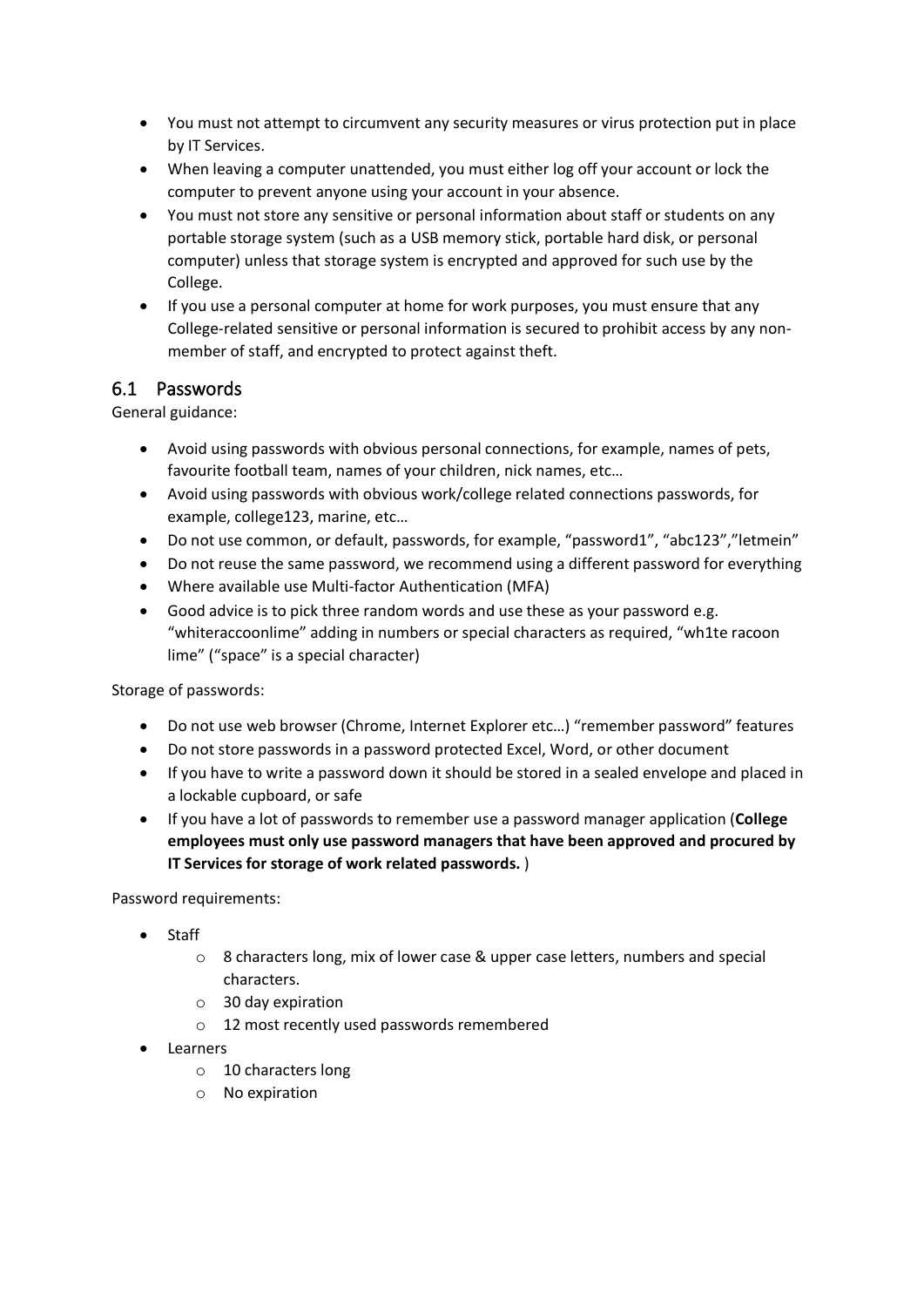# 7 Monitoring & Privacy

All communications and data that are sent, received, created or contained within the College's IT Systems are the property of the College. The College reserves the right to monitor, log and access all computer, telephone and network activity including internet access and e-mail, with or without notice, to or from any device owned by the College, or connected to the College's IT Systems.

Monitoring and access will take place in order to:

- Establish the existence of facts
- Investigate disciplinary issues
- Detect and/or prevent crime
- Ensure that any use (including any personal use permitted by this policy) is lawful and complies with this policy
- Ensure the operational effectiveness of the IT Systems, i.e. protection against malware, spam, etc…

The College may make and keep copies of email and other data stored or transmitted via its systems for any of the above purposes. Users should, therefore, have no expectations of privacy in the use of these systems.

When recording telephone conversations the College will make every effort to inform both parties that recording is taking place. This does not apply to the routing monitoring of telephone activity logs which do not contain recordings of conversations.

E-Mail access will be regularly and actively monitored by the College to ensure usage is in accordance with this policy. In particular monitoring will be undertaken to identify and eliminate any messages which may be harmful to the operation of IT Systems. For example, spam e-mails and e-mails containing malware. Records may also be maintained for evidentiary purposes to satisfy funding body or legislative requirements.

Monitoring of usage and access to systems will be made with the authorisation of the Head of IT or their appointed deputy.

## 8 E-Mail

E-Mail accounts are provided to all users of the College network. Access to and usage of e-mail must be in accordance with this policy. The College reserves the right to withdraw access to e-mail from any device, or individual, at the discretion of the Head of IT.

Email is not a secure method of communication, and can be easily copied, forwarded and archived. Unless explicitly authorised to do so, you must not send, transmit, or otherwise distribute proprietary information, copyrighted material, trade secrets, or other confidential information belonging to the College.

Use of e-mail for personal purposes is permissible provided this usage is in accordance with this other provisions in this policy.

### 9 Legal Commitments and E-Mail

E-mail can result in binding contracts. Users should be aware that legal commitments can result from their e-mails. The same degree of care should be exercised as with any other written communication.